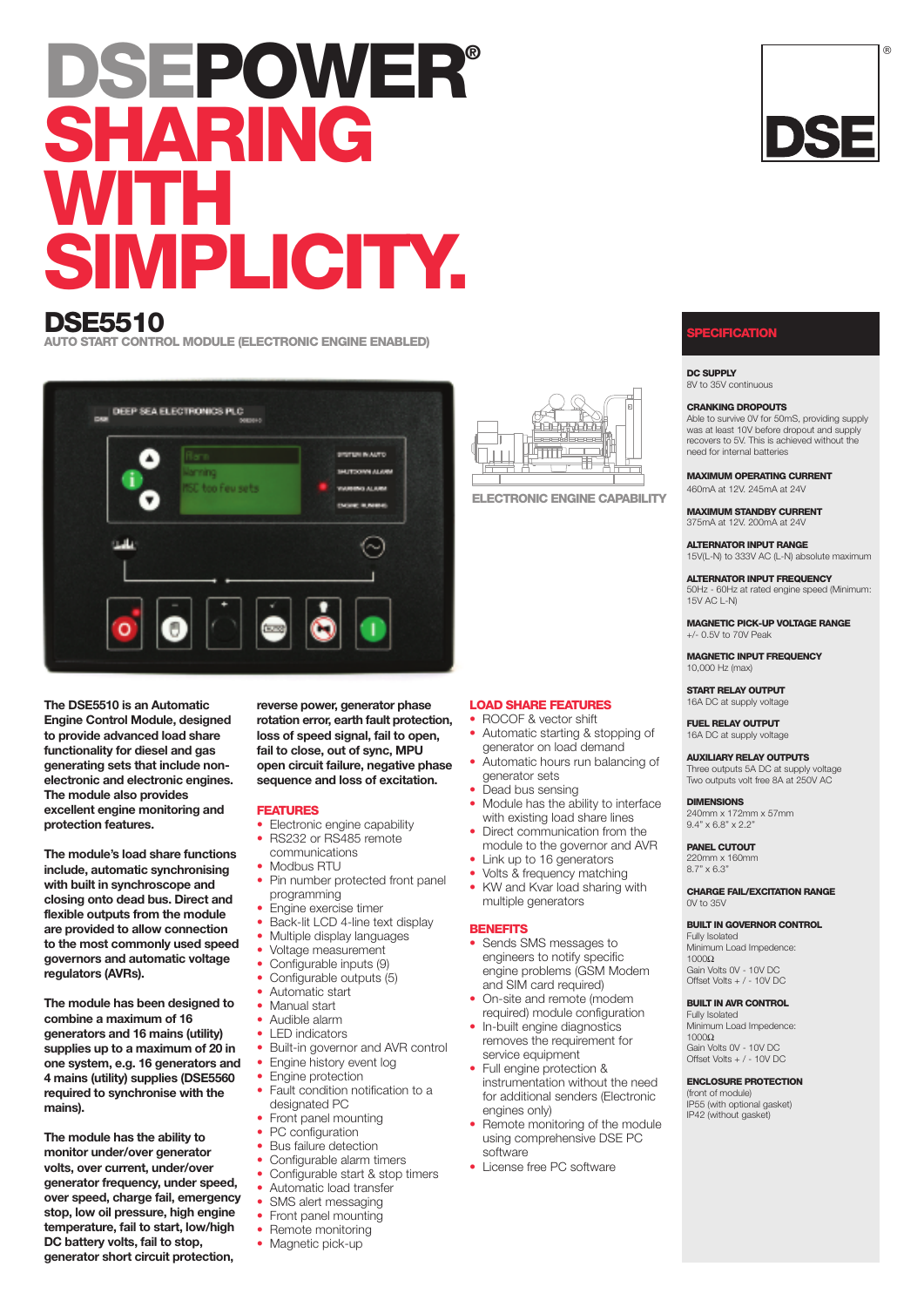# **ENTAL TESTING STANDARDS**

#### **ELECTRO MAGNETIC CAPABILITY**

BS EN 61000-6-2 EMC Generic Emission Standard for the Industrial Environment BS EN 61000-6-4 EMC Generic Emission Standard for the Industrial Environment

#### **ELECTRICAL SAFETY**

BS EN 60950 Safety of Information Technology Equipment, including Electrical Business Equipment

## **TEMPERATURE**

BS EN 60068-2-2 Test Ab to +70°C 60067-2-2 Hot Test Ab to -30°C 60068-2-1 Cold

## **VIBRATION**

BS EN 60068-2-6 Ten sweeps in each of three major axes 5Hz to 8Hz @ +/-7.5mm, 8Hz to 500Hz @ 2gn

**HUMIDITY**

BS 2011 part 2.1 60068-2-30 Test Cb Ob Cyclic<br>93% RH @ 40°C for 48 hours

#### **SHOCK**

BS EN 60068-2-27 Three shocks in each of three major axes 15gn in 11mS

# **TYPICAL LOAD SHARE APPLICATION**



# **OPERATION**

The module is operated using the front STOP/RESET, MANUAL, AUTO and START push buttons. Three of these push buttons include an LED indicator. Additional push buttons provide LCD display scroll, lamp test, mute functionality and breaker control.

# **TIMERS & INPUT FUNCTIONS**

The module has been designed to include the following timers and input functions:

- Start delay timer
- Stop delay timer
- Crank timer
- Crank rest timer
- Engage attempt & manual crank limit timers
- Safety on delay timer
- Warm up timer
- Cooling timer
	- Energise to stop hold timer
- Pre-heat timer
- Pre-heat bypass timer
- Smoke limiting control timer
- Fail to stop timer
- Over speed over shoot timer
- Breaker pulse control timers
- DC battery alarm delay timers
- Sync/fail to sync timer

# **BUILT-IN FUNCTIONS**

- Alternator under/over volts • Alternator under/over frequency
- 
- Warning or shutdown on engine temperature, over/under speed, oil pressure
- Warning, shutdown or electrical trip on battery volts or over current
- Shutdown or electrical trip on reverse power, phase rotation or short circuit fault
- Earth fault shutdown
- Adjustable crank cycle/attempts
- Full remote control and telemetry
- 
- 9 configurable digital inputs<br>• 5 configurable and 2 fixed responsive • 5 configurable and 2 fixed relay outputs<br>• System lock input
- System lock input
- Load switching control push-button inputs
- ROCOF/vector shift (mains/utility decoupling)
- Negative phase sequence
- Loss of excitation

### **INSTRUMENTATION AND ALARMS**



Enhanced metering via CAN when connected to an electronic engine

Generator Volts L1-N, L2-N, L3-N Generator Volts L1-L2, L2-L3, L3-L1 Generator Amps L1, L2, L3 Generator Frequency Hz Generator kVA L1, L2, L3, Total Generator kW L1, L2, L3, Total Generator pf L1, L2, L3, Average Generator kVAr L1, L2, L3, Total Generator KWh Generator KVAh Generator KVArh Generator Phase Sequence Synchroscope Display Engine Speed RPM Engine Oil Pressure Engine Temperature Plant Battery Volts Engine Hours Run Number of Start Attempts Maintenance Display Engine ECU diagnostics information via industry standard CAN interface

# **TELEMETRY**

The module gives the user full telemetry facilities when using the optional communications software. The module can be connected to a PC using the DSE810 PC interface or by using a suitable modem.

The PC software is Microsoft Windows™ based. All access into the module can be configured to become password protected to prevent unauthorised entry. The PC software allows the module to be controlled from a remote location.

# **COMMUNICATIONS**

The DSE5510 has a number of different communication capabilities.

# **SMS Messaging**

When the module detects an alarm condition, it has the ability to send an SMS message to a dedicated mobile number, notifying an engineer of the problem. (GSM Modem and SIM Card required).

# **Remote Communications**

When the module detects an alarm condition, it dials out to a PC notifying the user of the exact alarm condition (modem required).

### **Building Management**

The module has been designed to be integrated into new and existing building management systems.

# **PC Software**

The module has the ability to be configured and monitored from a remote PC, using the DSE810 interface.

# **EVENT LOG**

The module includes a comprehensive event log that shows the 25 most recent alarm conditions and the date and time that they occurred. This function assists the user when fault finding and maintaining the generating set.

# **EXPANSION MODULES**

DSE123 Load Share Lines Interface Module DSE157 Relay Input Expansion Module DSE545 & DSE548 Remote Annunciation Expansion Module DSE130 Input Expansion Module

### **ELECTRONIC ENGINE COMPATIBILITY**

- Cummins
- Deutz
- John Deere
- MTU
- 
- Perkins
- Scania
- Volvo • Generic
- Plus additional manufacturers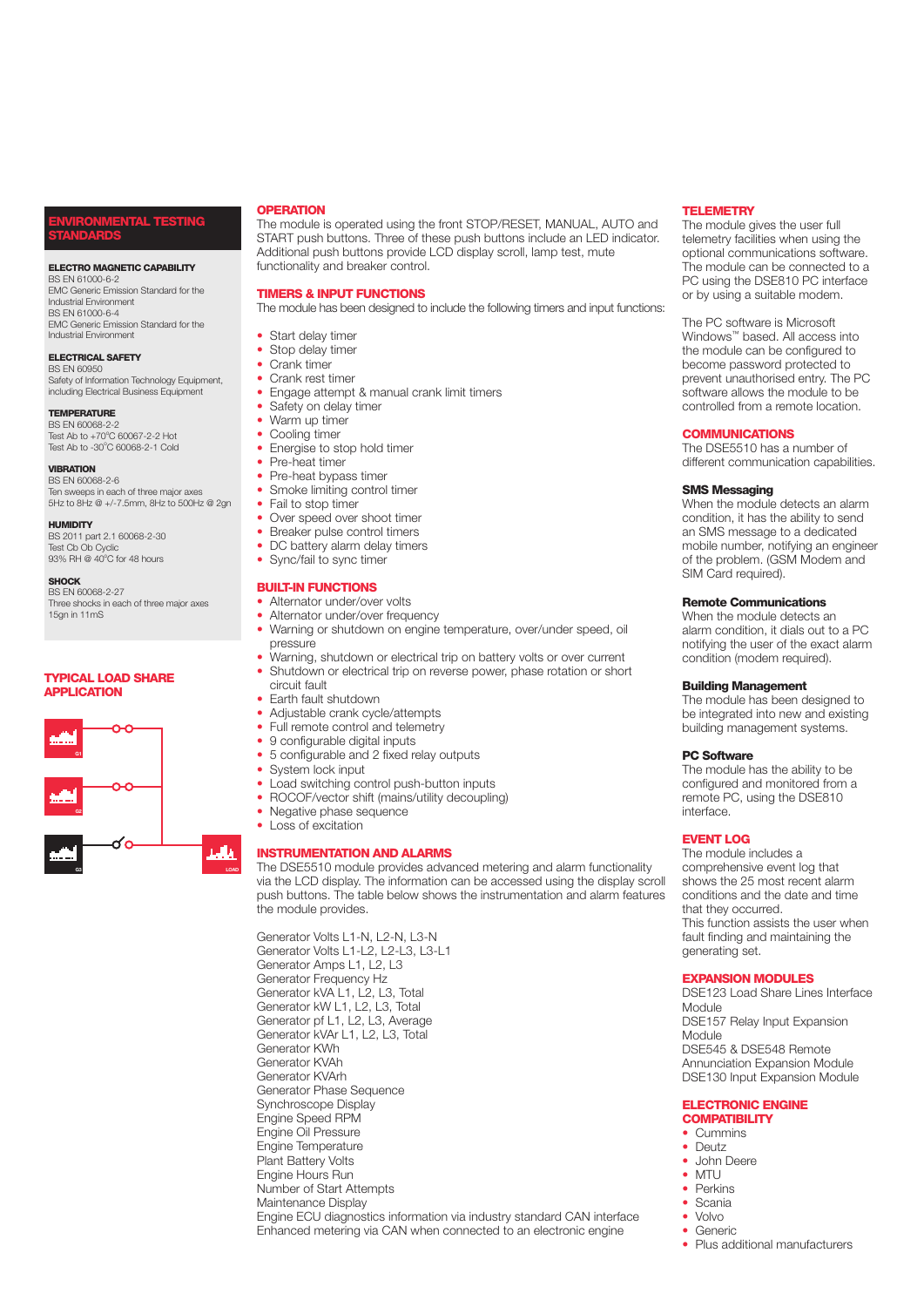

# **DSE5510**



# **RELATED MATERIALS**

| <b>TITLE</b>                      | <b>PART NO'S</b> |
|-----------------------------------|------------------|
| DSE5560 Data Sheet                | 055-041          |
| DSE5510 Manual                    | 057-015          |
| DSE5560 Manual                    | 057-017          |
| DSE123 Data Sheet                 | 055-044          |
| Load Share Design & Commissioning | 057-047          |
| Guide to Synchronising and        | 057-045/6        |
| Load Sharing                      |                  |
| 55xx Software manual              | 057-007          |
| CAN & DSE wiring guide            | 057-004          |
|                                   |                  |